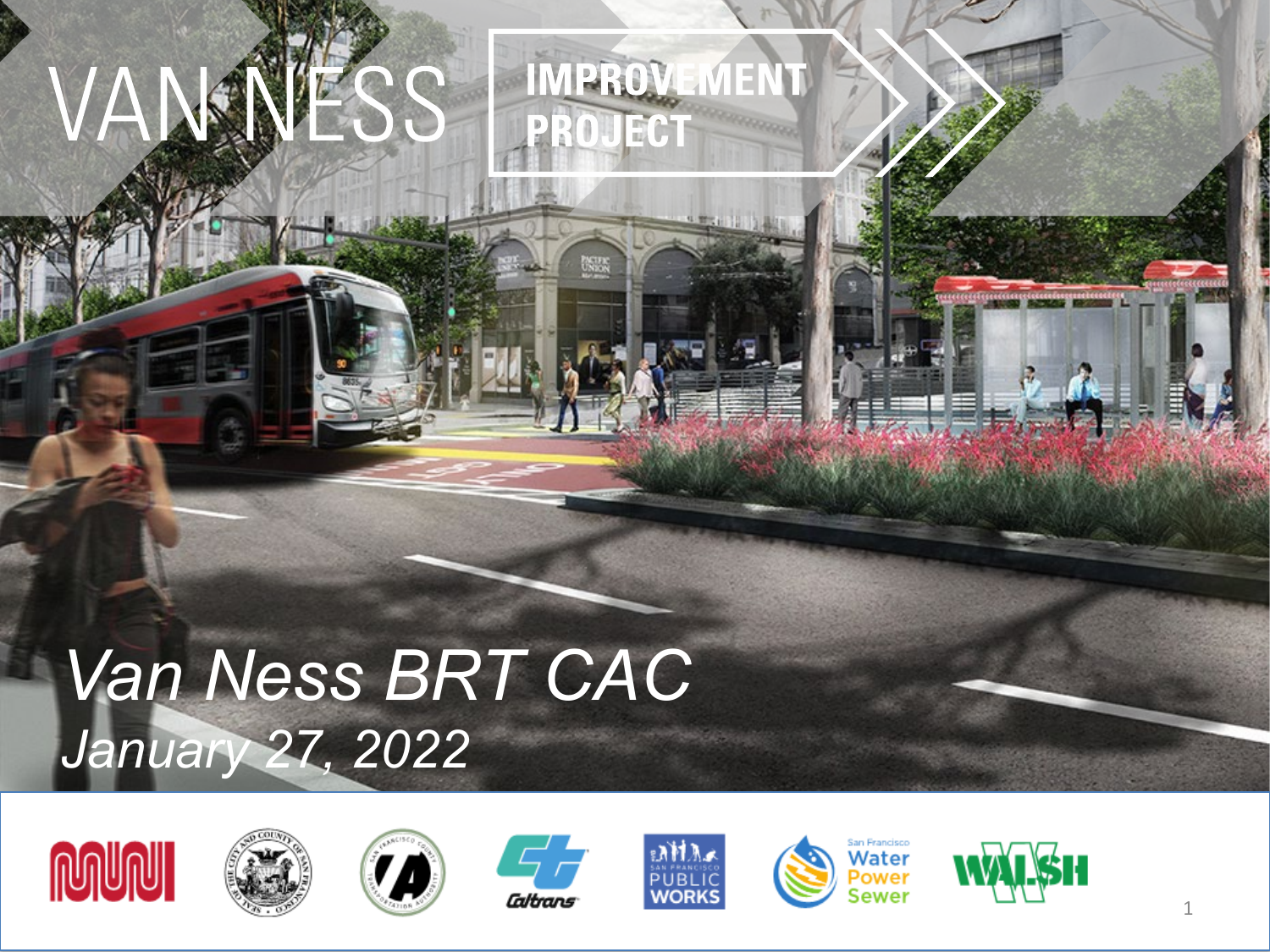

### *For those calling in, please mute your phones when not speaking.*

- 1. Call to Order.
- 2. Public comment: Members of the public may address the Van Ness BRT Community Advisory Committee on matters that are within its jurisdiction and are not on today's calendar
- 3. Approval of minutes [September 23, 2021](https://www.sfmta.com/sites/default/files/reports-and-documents/2021/09/cac_meeting_minutes_09.23.21.pdf).
- 4. Presentation, discussion and possible action regarding update from SFMTA staff.
	- -Project Schedule.
	- -Construction update.
	- -Update on neighboring projects.
	- -Outreach update.
- 5. Member comment: Members of the committee may address the Van Ness BRT Community Advisory Committee on matters that are within its jurisdiction and are not on today's calendar
- 6. Adjourn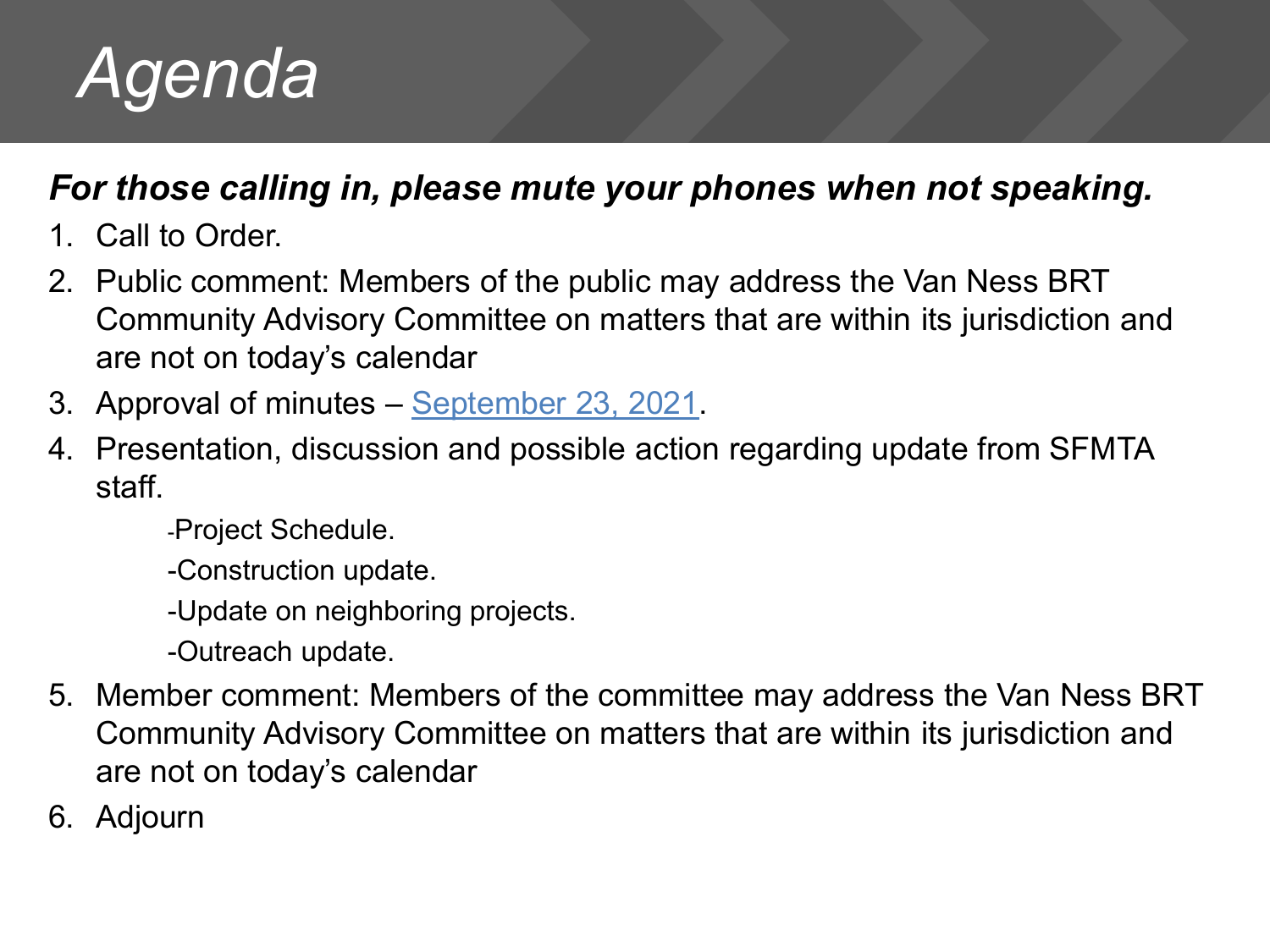### *CAC administration reminder*

- CAC members will be asked to RSVP to confirm quorum.
- If no quorum can be reached, meeting to be canceled.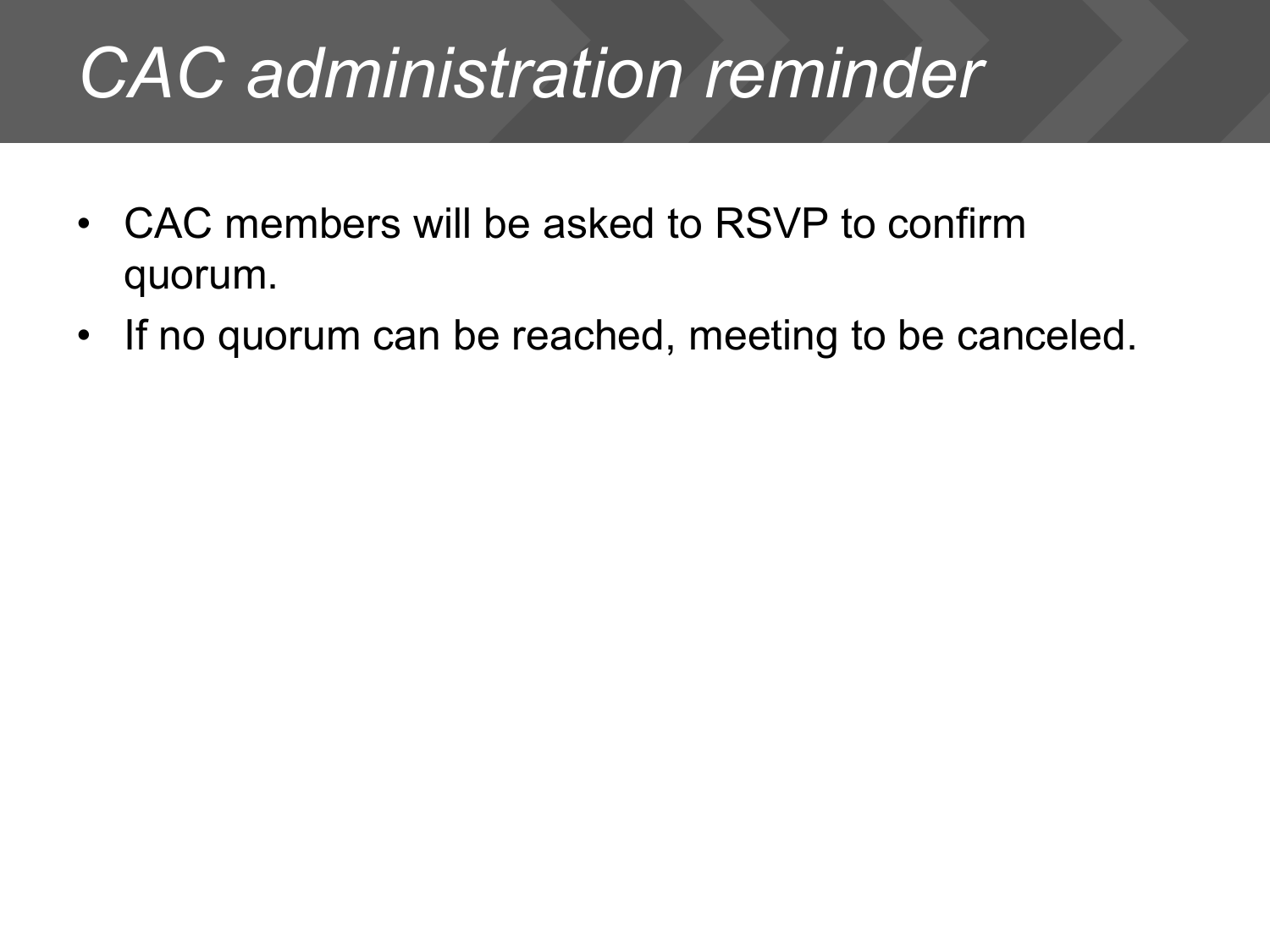## *Public Comment*

- See Public Comment Policy on back of agenda.
- Public comment for matters within the Van Ness BRT Community Advisory Committee jurisdiction and are not on today's calendar.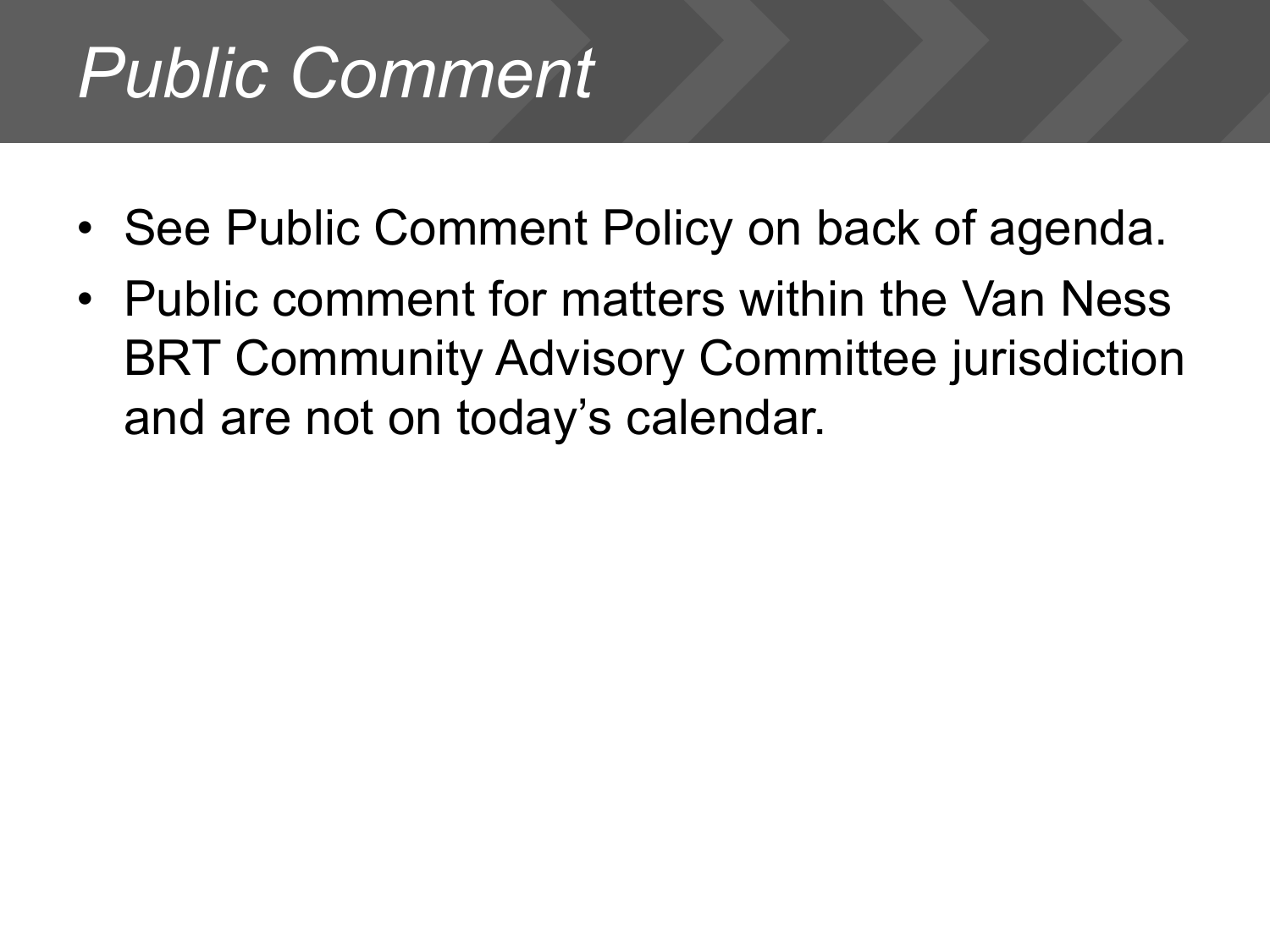### *Approval of Minutes*

• September 23, 2021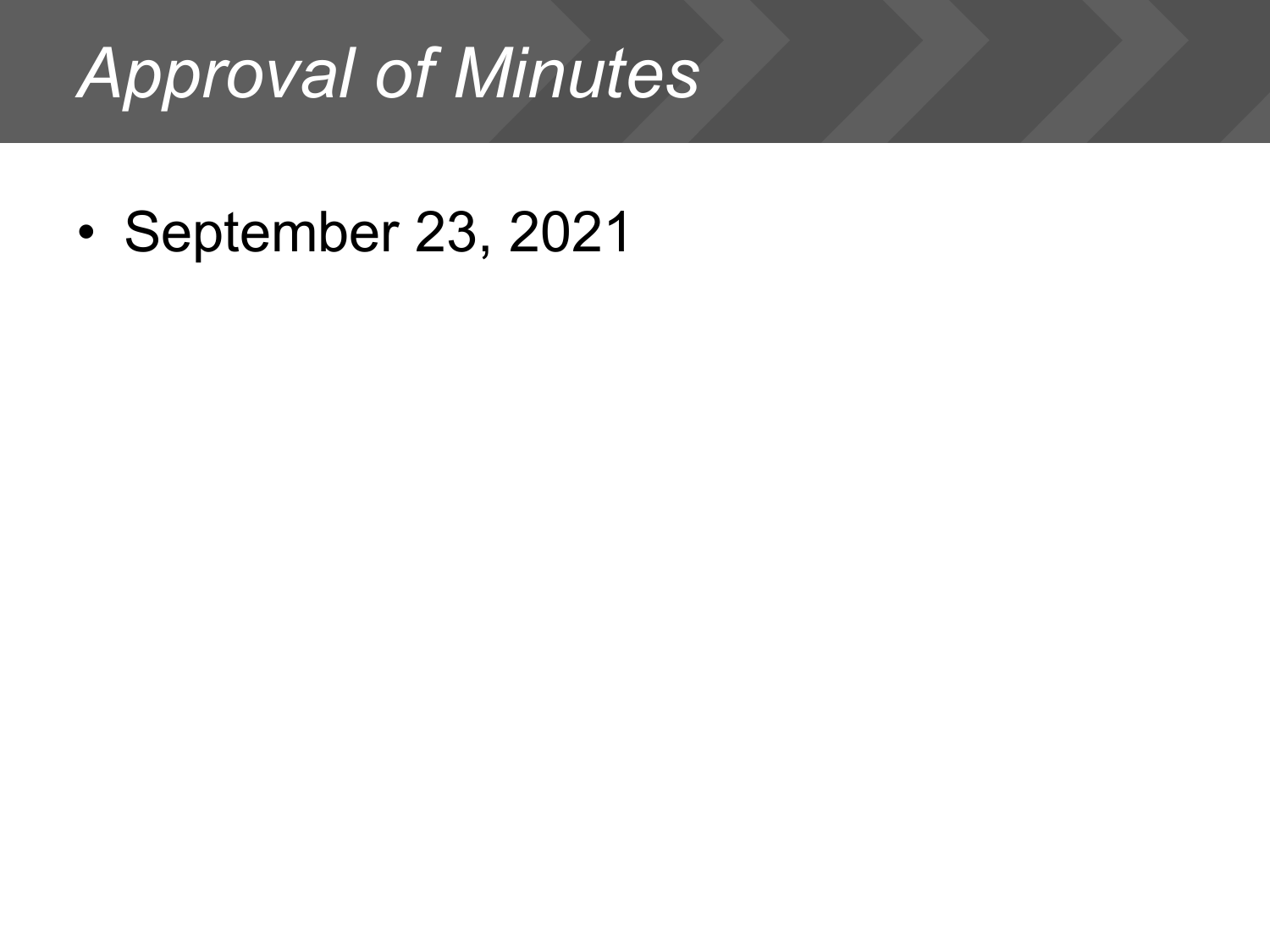### *Staff updates*

• Project schedule



| <b>Start</b>     | <b>Finish</b>               |
|------------------|-----------------------------|
| <b>Fall 2016</b> | Winter 2022                 |
| Summer 2020      | <b>Fall 2021</b>            |
| Spring 2021      | Summer 2021 to Fall<br>2021 |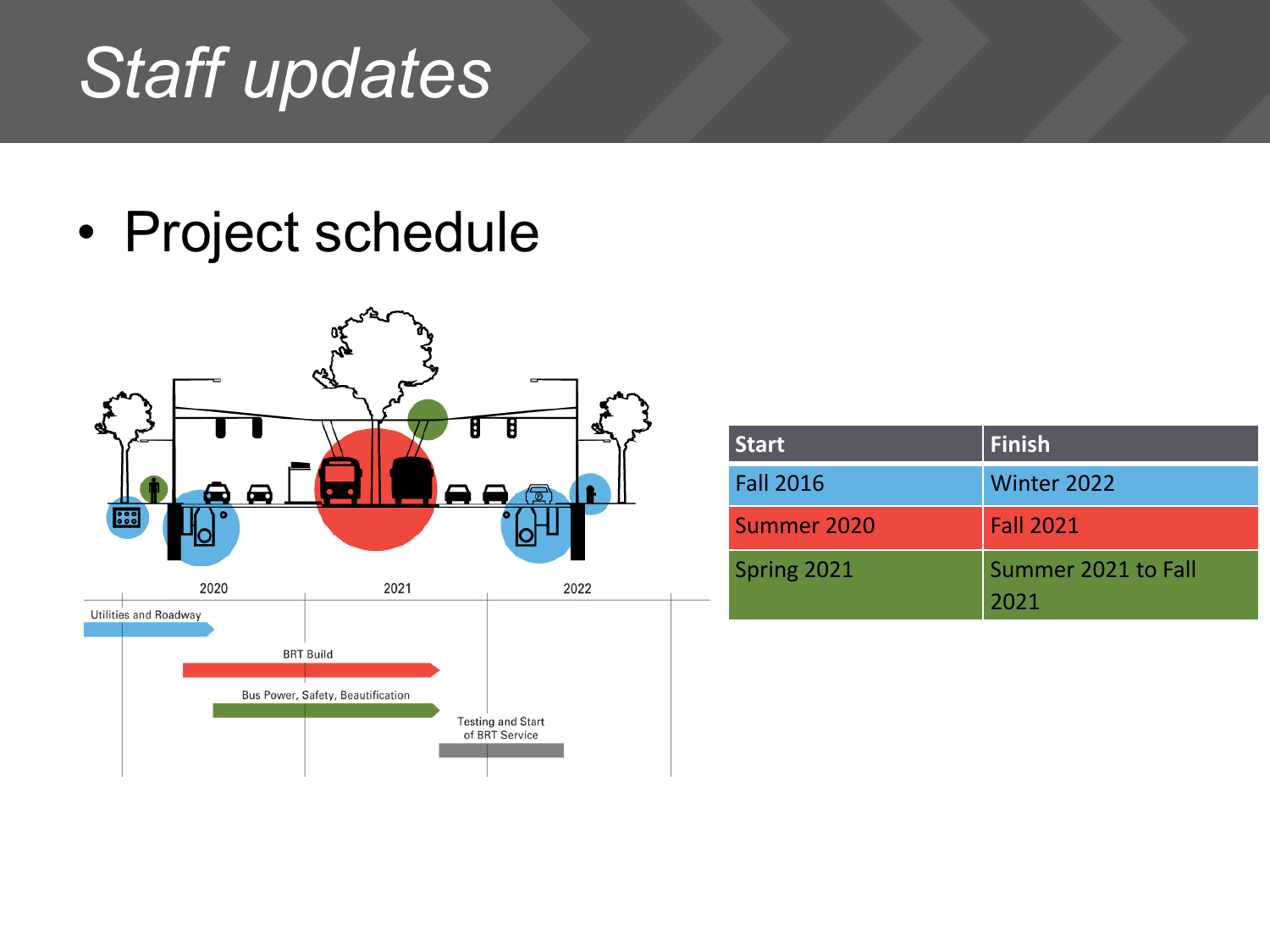### *Staff Updates*

|        | Utilities% | <b>Roadway %</b> | <b>Sidewalk %</b> |
|--------|------------|------------------|-------------------|
| $1A^*$ | 100%       | 100%             | 98%               |
| $1B^*$ | 100%       | 98%              | 97%               |
| $1C^*$ | 100%       | 98%              | 97%               |
| TDE    | 100%       | 98%              | 97%               |

• As of January: Construction is approximately at 91.03% completion based on expenditures (October was 88.1%)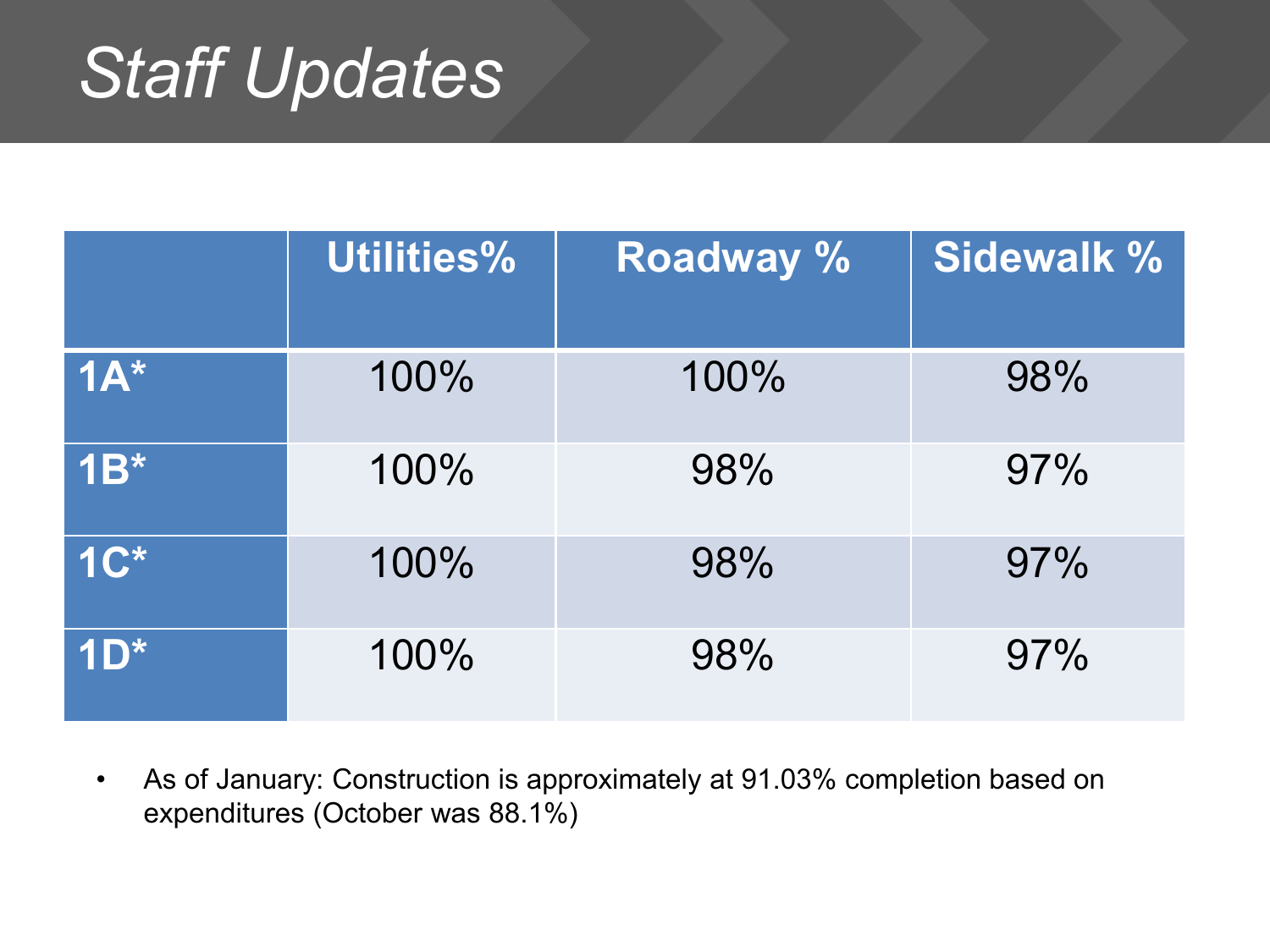## *Staff Updates*

### Construction update

Current work

- Bus shelter installation; awaiting roofs from Clear Channel
- Preparation for median irrigation and planting.
- Green infrastructure plantings and railings will start soon.
- Electrical testing and energization is ongoing.
- SFMTA and Walsh are compiling punchlists.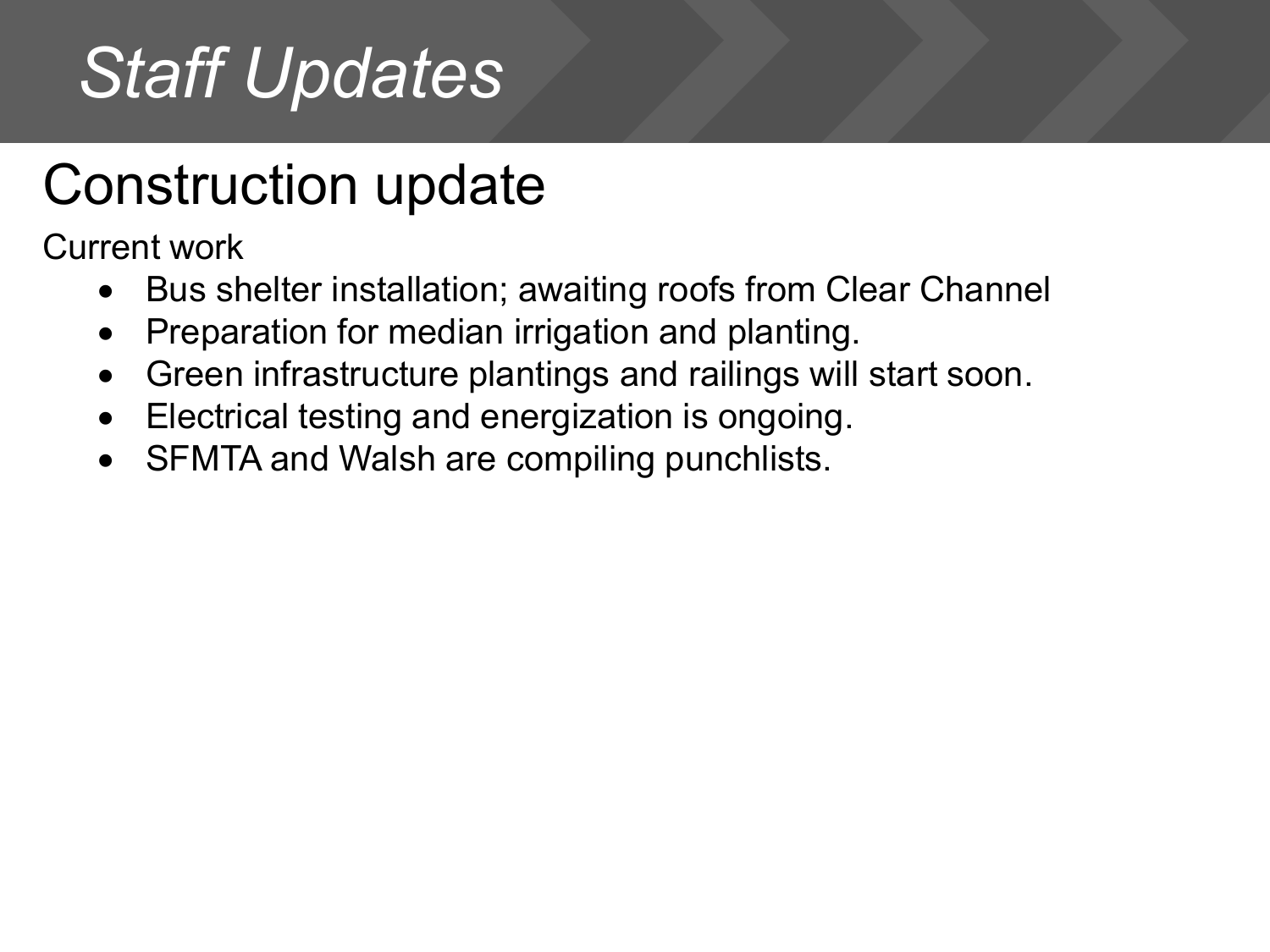### *Staff Updates*

### Outreach Updates

- Pre-launch education campaign addressing safety, access and customer engagement
- Launch campaigns focused on businesses, rider and family engagement
- Events to launch system
	- Ribbon-cutting event at War Memoria
		- VIP and community speakers, local performers, inaugural ride, historic vehicles
		- Bags for VIPs and attendees that include coupons and info for local businesses, BRT info
	- Lighting up of public artwork between Geary & O'Farrell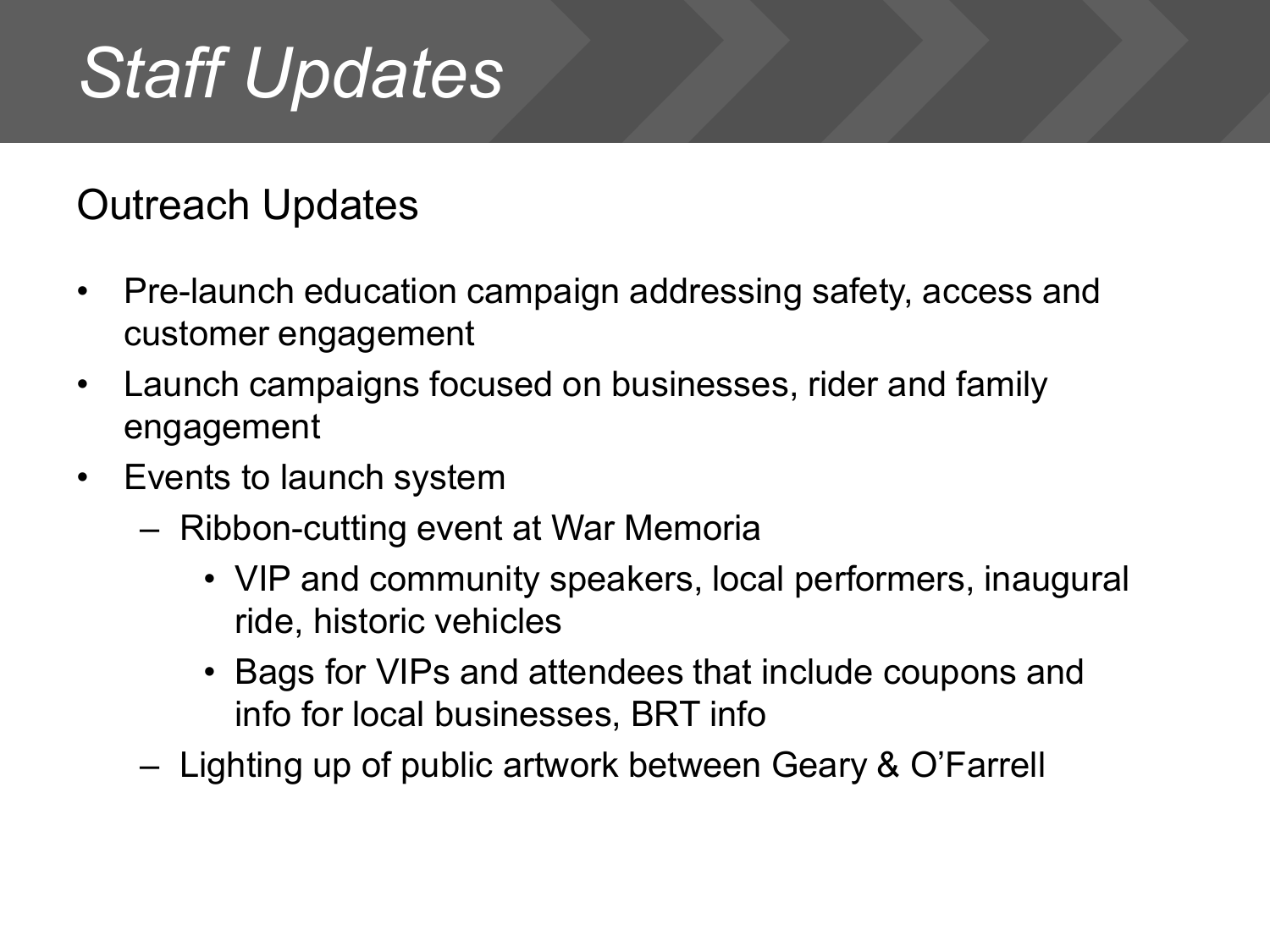### *Member Comment*

• Members of the committee may address the Van Ness BRT Community Advisory Committee on matters that are within its jurisdiction and are not on today's calendar.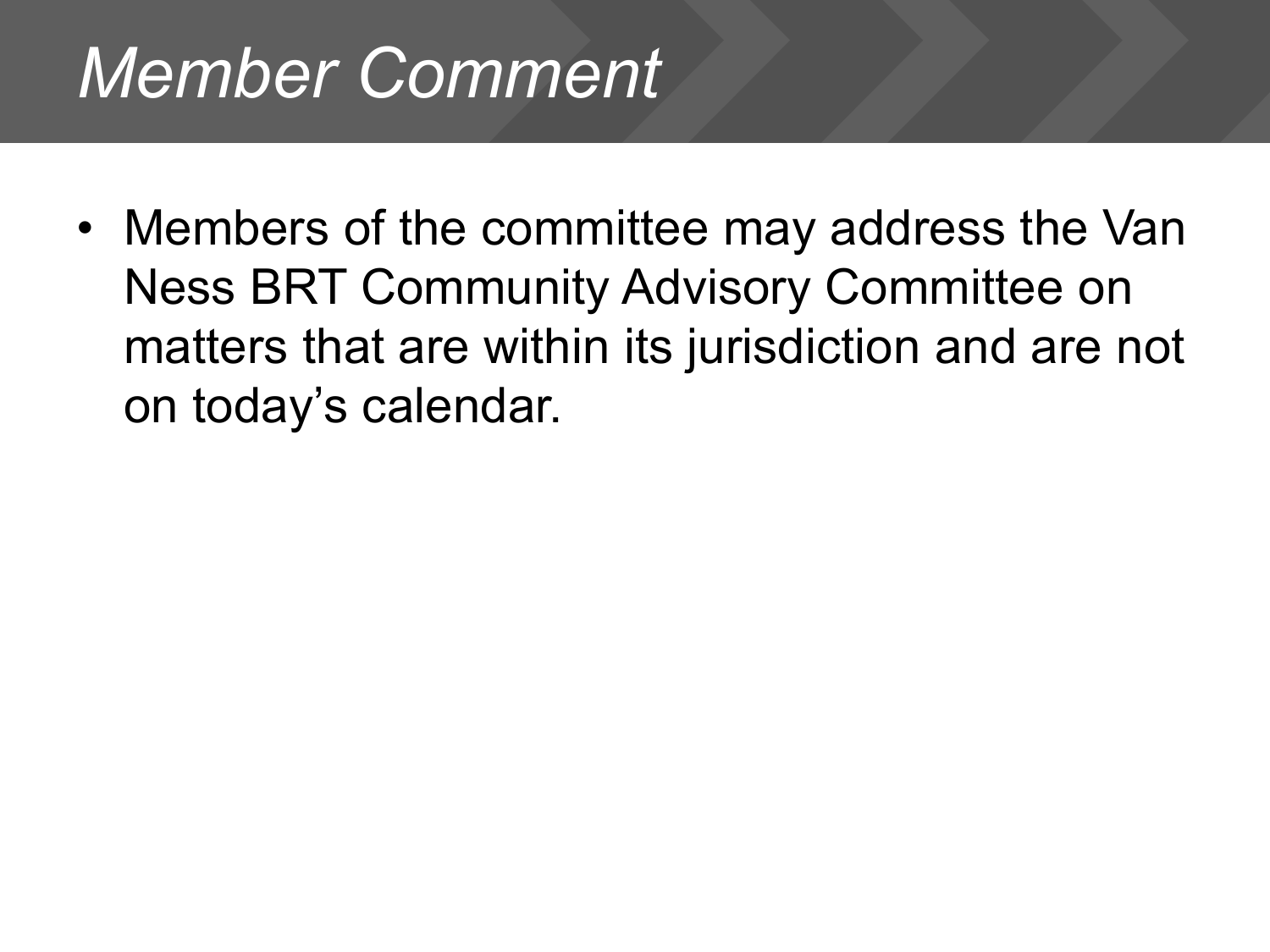## Future Meetings

- Discussion about ending the Van Ness BRT CAC
	- Process
	- Quorum would be needed to vote on motion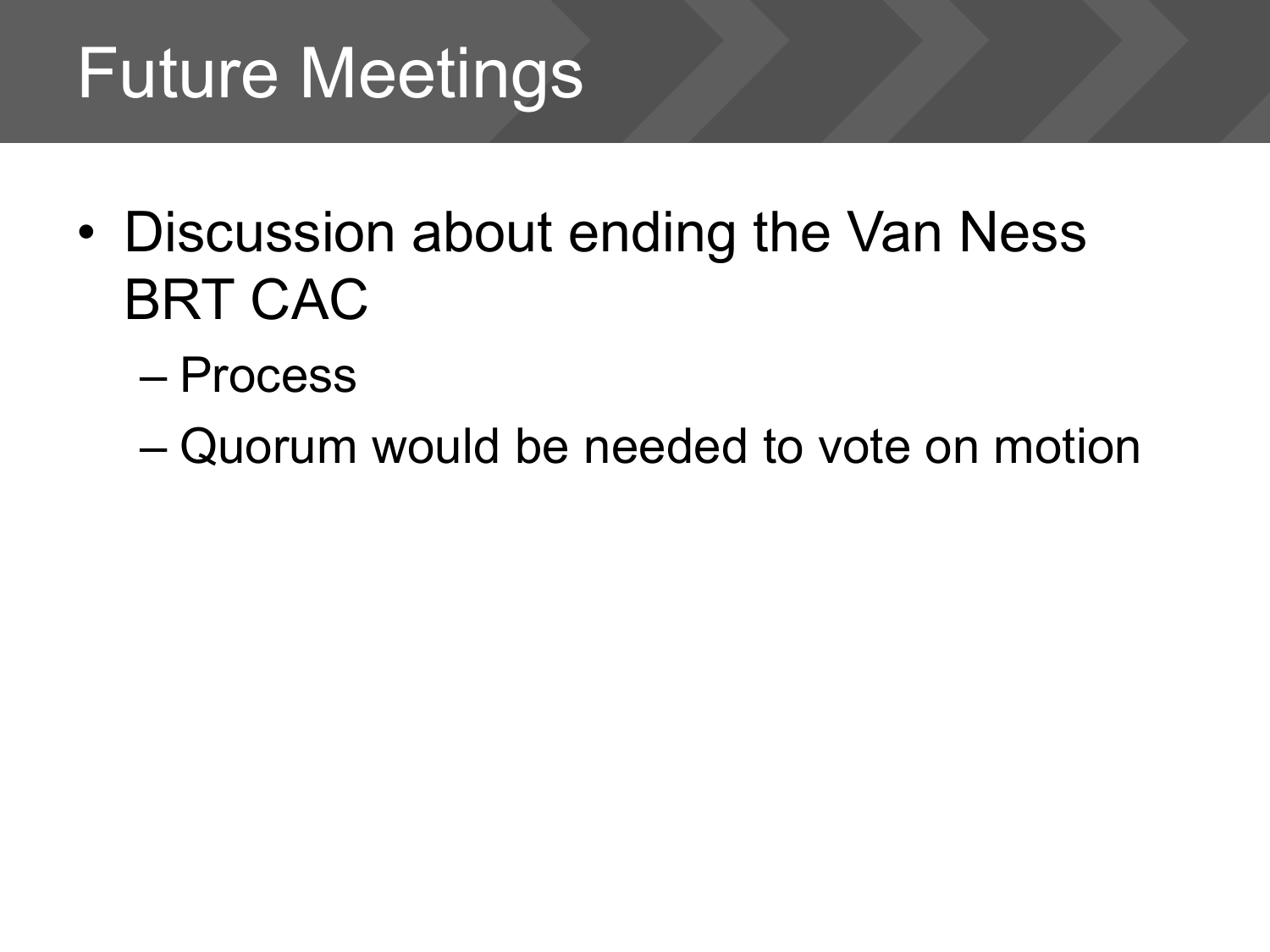### *Next Meeting*



March 24, 6:00 p.m.